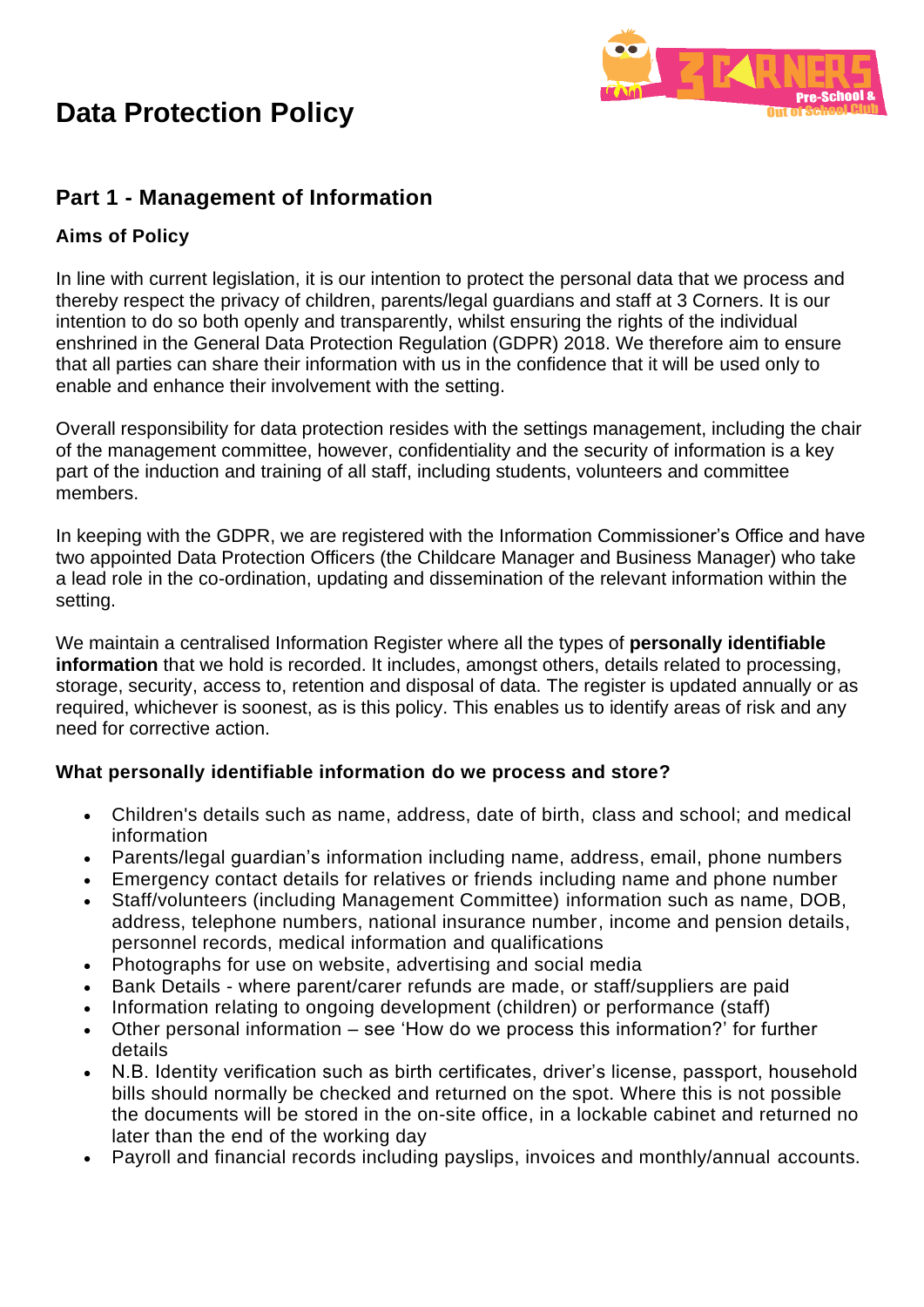### **How do we process this information?**

We gather the above information in a number of different formats including registration forms, holiday club booking forms, accident forms and Early Education Funding forms. For a comprehensive list of formats please see Appendix A.

We ensure that personal data is up to date by sending parents a 'Booking and Personal Data Renewal' form during the summer term each year, although we would also expect parents to update us with any changes to information in the interim.

### **Why do we process this information?**

We collect only the data that we need in order to carry out our role as a childcare provider and as an employer. We use the information only for the purpose for which it was collected.

We use personal data to provide tailored care for each child that attends our setting and in order to access funding and additional services, where appropriate. We also do so in order to communicate with parents and to manage parent accounts. In addition, we process personal data to recruit, retain, develop and pay our employees.

We therefore process personally identifiable information in order to fulfil contractual, legal or statutory obligations. Without the provision of such information it would be difficult, if not impossible, to continue to provide a place for a child or to employ a member of staff.

Where we use photographs in the setting, on our website, Facebook page or for advertising, parents will have given their explicit permission to do so on our Registration Form and may withdraw consent to do so at any time.

#### **How is this information stored and who has access?**

**Paper:** Copies of paper forms containing personal information are stored in an office which is accessible only to staff members during our hours of opening, with no access for parents. The office is locked every night on closing.

**Computer**: Parents/legal guardians will be asked for their permission to store all personal details provided by them, on computer when registering their children. Access to information stored on computer is limited to the Business and Childcare Managers. All computers, laptops and USB devices used for storing personal data are password protected.

Parental access to their electronic data, should only take place when accompanied by a member of staff. Only the requisite information will be displayed, and the staff member will remain in the room with the parent to ensure data protection for all other families.

**All parents should note that in the event of a child protection concern information about children and their families may be shared with the relevant agencies without the consent of parents**. (For further information, please see our 'Safeguarding Children Policy').

Data relating to the employment of staff, whether paid or unpaid, remains confidential to those individuals directly involved with processing payroll and making personnel decisions, primarily the Childcare and Business Managers.

**Software:** The setting's Business Manager uses payroll and accounting software for the processing of salaries and invoices. The software used is protected by password and provided by companies that have verified themselves as GDPR compliant. The Childcare Manager may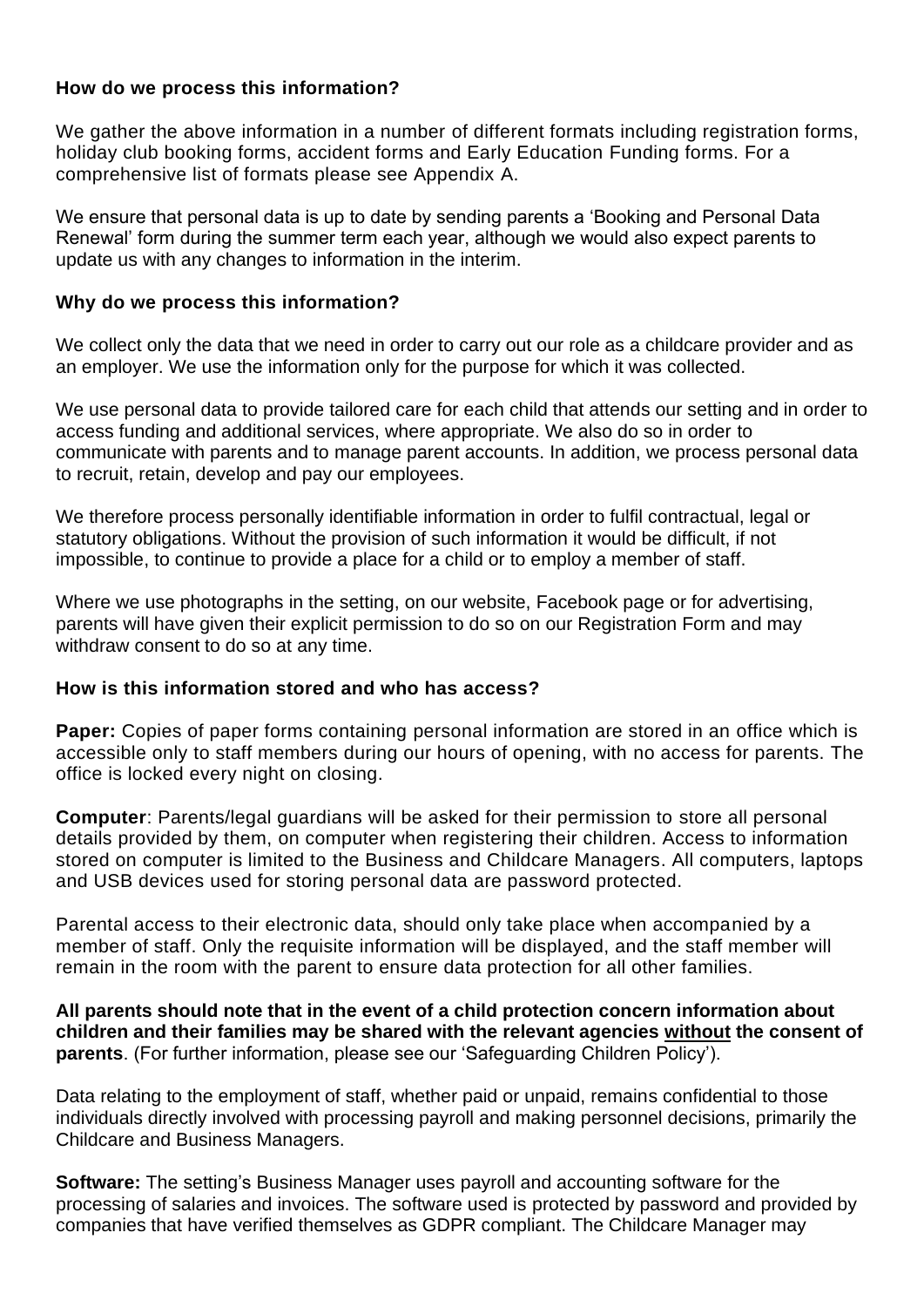contribute to Triangle School's CPOM's (Child Protection and Safeguarding) software, where appropriate. It is password protected and GDPR compliant.

**Cloud Storage:** The setting uses both OneDrive (Microsoft) and Google Docs (Google) for the storage/back up of files. The files are password protected. Both Microsoft and Google have been verified as GDPR compliant.

**Mobile phone:** Parent's names (including reference to child) and mobile phone numbers are stored in a password protected mobile phone that is kept at our off-site office. It is never removed from the premises and is accessed only by the Business Manager.

**Website:** When a website visitor contacts us via email their email address is stored within the website itself and within our own email server, both of which are password protected. No other personal information is stored by us.

### **Who do we share information with?**

Data is shared internally, on a' need to know basis' and with third parties, only where we are contractually, legally or statutorily obliged to do so or where parents have given explicit consent.

Most of the organisations named herein, are government bodies all of whom are obliged by law, to be GDPR compliant. Any non-government body has been verified as GDPR compliant. They are as follows:

- Agencies within the Local Authority e.g. Children's Services in order to access universal and extended hours funding on behalf of parents/legal guardians. This may also include speech and language therapy, health visitors, educational psychologists, (this list is not exhaustive).
- NHS medical professionals in an emergency situation.
- Ofsted when undergoing an inspection, when carrying out safeguarding checks on staff and management committee members or when reporting on complaints, safeguarding or health and safety issues.
- Organisations providing DBS checks for staff members.
- School and other early years provisions to enable a smooth transition when moving between settings. N.B. parents are required to sign the 'Transfer Record' giving their permission for this information to be shared. Also, to work collaboratively with Triangle School in best supporting children that use our Out of School Club (OSC) which includes the use of the school's CPOMs system, accessible only to the Childcare Manager.
- HMRC when meeting requests for invoice evidence for Tax Credits purposes. Also, for the submission of payroll data.
- NEST for the set-up and submission of staff pension related data.
- Accountant carrying out our annual external audit.
- Charity Commission on submission of our annual return.
- Police/Social Services, as a last resort, in the event of non-collection or non-attendance of a child.

### **Retention of Personal Data**

For statutory or legal reasons, we are obliged to retain other records such as children's records, employee records, insurance documents, payroll and financial records (including invoices) for set periods of time. This can be for anything from 6 months to forever. As members of the Early Years Alliance, we follow their recommendations. For a full listing of these documents and their retention periods please see Appendix B.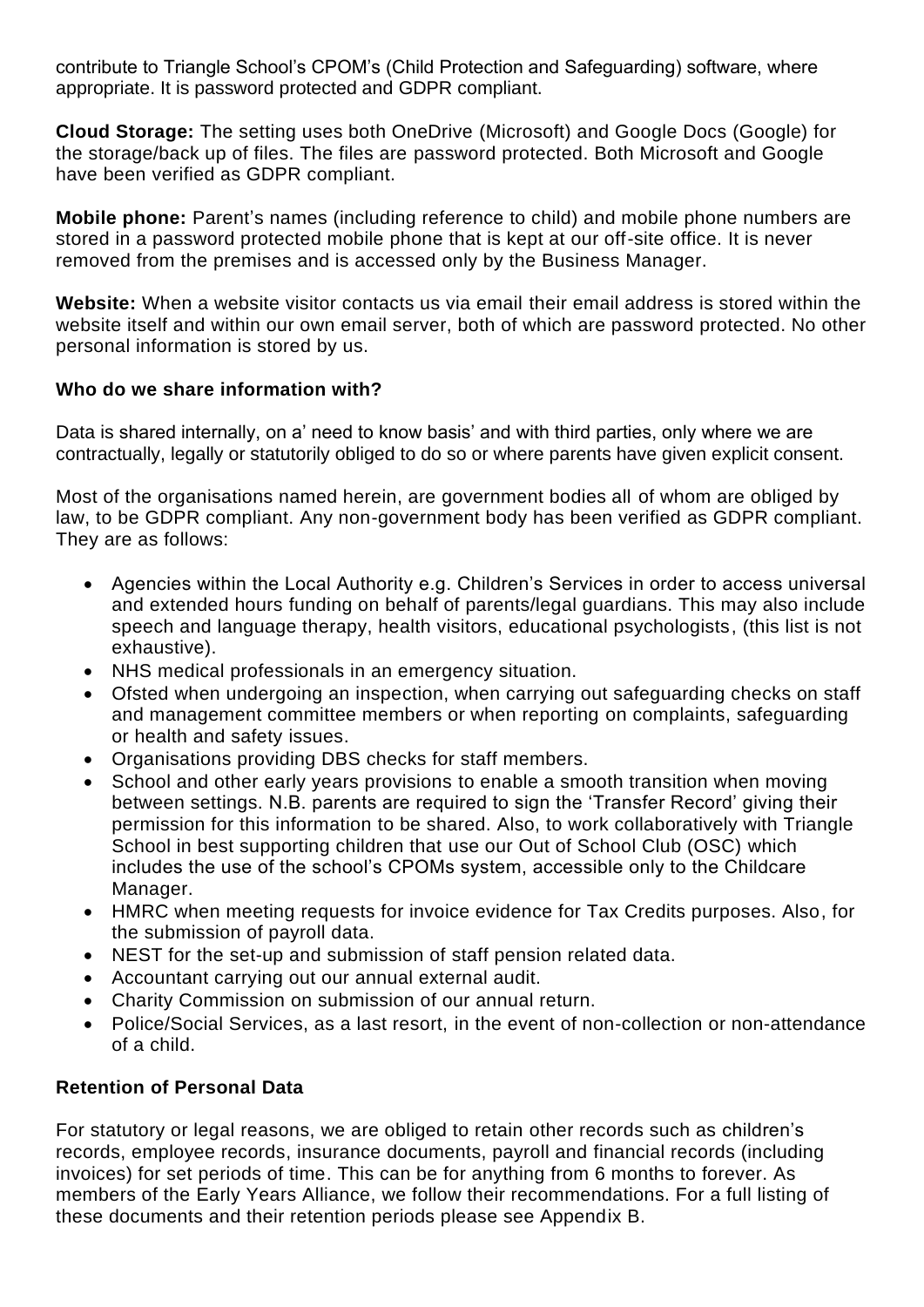Where possible we scan retained documents and save them in a secure folder on a password and encryption protected computer, backed up to a similarly secure cloud storage provider. Where paper documents are retained, they are held securely in a locked box.

### **Disposal of Personal Data**

When a child leaves our pre-school their 'Learning Journey' is given to the parent/legal guardian as a record of their time at 3 Corners. A 'Transfer Record' is also shared with the setting to which the child is moving, to enable a smooth transition by ensuring continuity of care and education. It includes the following personal data – name; DOB; any SEN information; medical information and a developmental report.

To ensure that retained documents are not held for any longer than required they are held in folders, whether actual or virtual, marked with the year in which they are to be disposed of. Each year further retained documents are scanned and retained or stored securely, at which time the folders marked for disposal in the current year are securely deleted. Secure data deletion guarantees erasure of files beyond the physical and logical limitations of normal deletion operations. At this time, paper documents due for disposal are shredded or burned.

### **Data Breaches**

Although, as a setting, we do everything in our power to ensure the protection of personal data, in the event that a data breach occurs unwittingly, such a breach would be dealt with in the following manner:

- 1. Identify the nature of the data beach, how it came about, and any staff member involved.
- 2. Identify any action necessary to rectify the data breach, where possible.
- 3. Inform the appropriate line manager of the data breach e.g., Childcare Manager, Business Manager or Chair of the Management Committee.
- 4. Contact any involved parties and notify them of the data breach and any actions taken to rectify the situation.
- 5. Offer the parties involved the opportunity to speak with a member of the management team (including the Chair of the Management Committee), where appropriate.
- 6. Identify any actions necessary to ensure that such an incident does not re-occur.
- 7. Record the details of the above on a data breach recording form and keep on record.

# **Part 2 - Rights of the Individual**

Under the GDPR 2018 every individual has certain rights in relation to their personal data:

- The right to be informed about what personal data we are collecting, what we use it for & who it is shared with. We do this by issuing a Privacy Notice to all parents, employees, management committee members and users of our website - please see Appendices C,D,E & F)
- The right of  $access Parents$ , staff and website users each have the right to request access to their own data at any time. Please refer to our 'Subject Access Request Procedure'.
- The right to rectification Personal data must be rectified if it is incorrect or incomplete.
- The right to erasure Also known as the right to be forgotten. Individuals can request the deletion of their data where there is no compelling reason for its continued use.
- The right to restrict processing Parents, staff and website users can object to the processing of their data. This means that it can be stored, but must not be used in any way.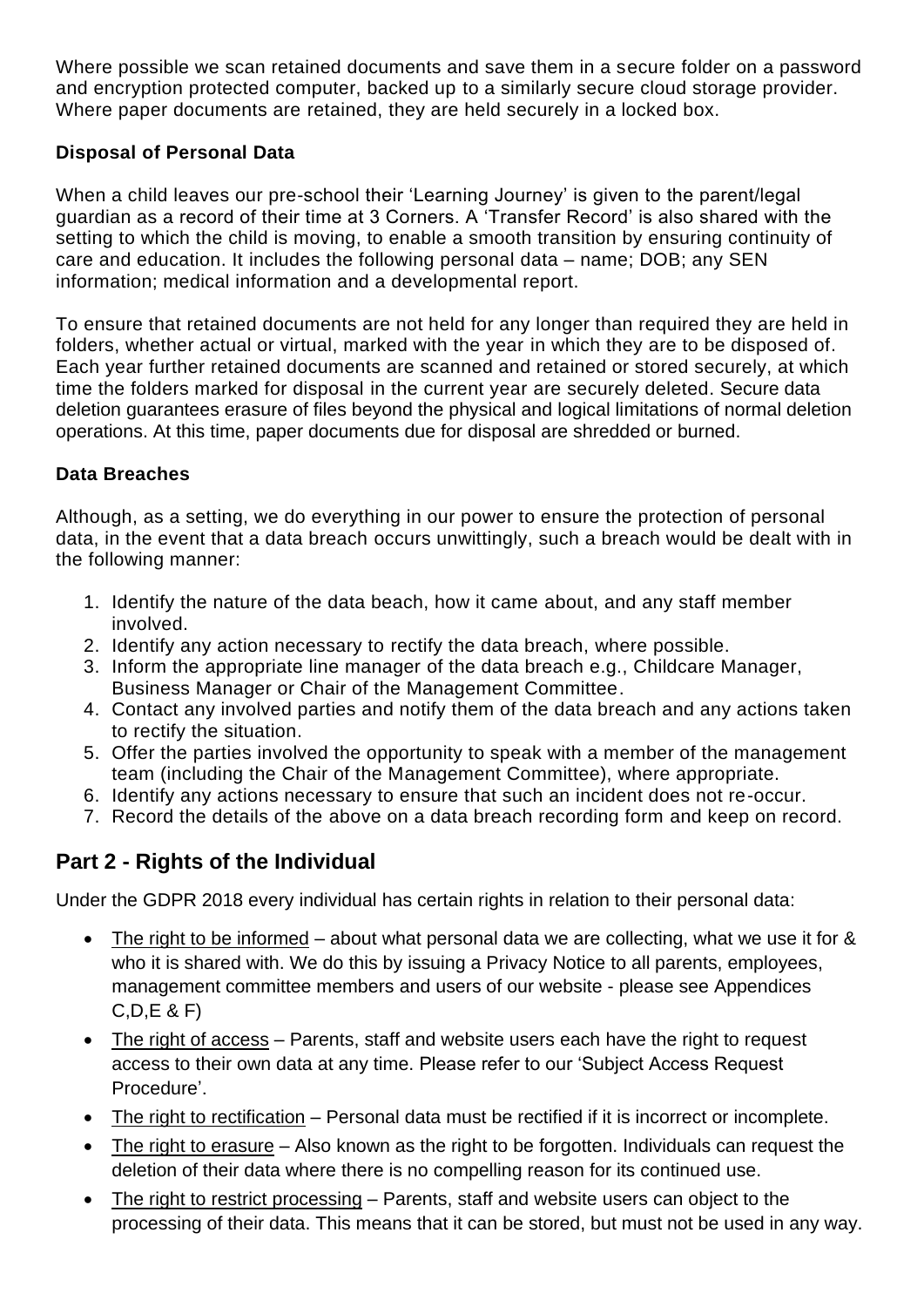However, this may mean that it becomes untenable for us to provide a service to or employ an individual.

- The right to data portability Our processes need to be able to move personal information safely & securely from one system to another, if necessary or requested. Please see our 'Data Transportation Policy'.
- The right to object Parents, staff and website users can object to their data being used for certain activities like marketing or research. The objection must relate to their specific situation, and if an objection occurs we would need to demonstrate legitimate reasons for processing this data.
- The right not to be subjected to automated decision making including profiling This is mainly relevant for marketing based organisations.

## **Complaints**

Complaints about how 3 Corners handles an individual's personal data should be made to the Business or Childcare Manager who will decide whether it is appropriate for the complaint to be dealt with in accordance with 3 Corners 'Complaints Procedure'. A copy of which will be provided on request.

Complaints which are not appropriate to be dealt with through 3 Corners complaints procedure can be dealt with by the Information Commissioner. Contact details can be found below.

## **Contacts**

If you have any enquires in relation to this policy, please contact the Manager who will also act as the contact point for any subject access requests.

Further advice and information is available from the Information Commissioner's Office, www.ico.gov.uk

For complaints contact the Information Commissioner's Office on 0303 123 1113 or go to <https://ico.org.uk/concerns/>

Further advice and information is available from the Information Commissioner's Office, www.ico.gov.uk

This policy was agreed and adopted on 20.07.21 by Sharon McElhone (Business Manager) on behalf of the Management Committee:

Signature: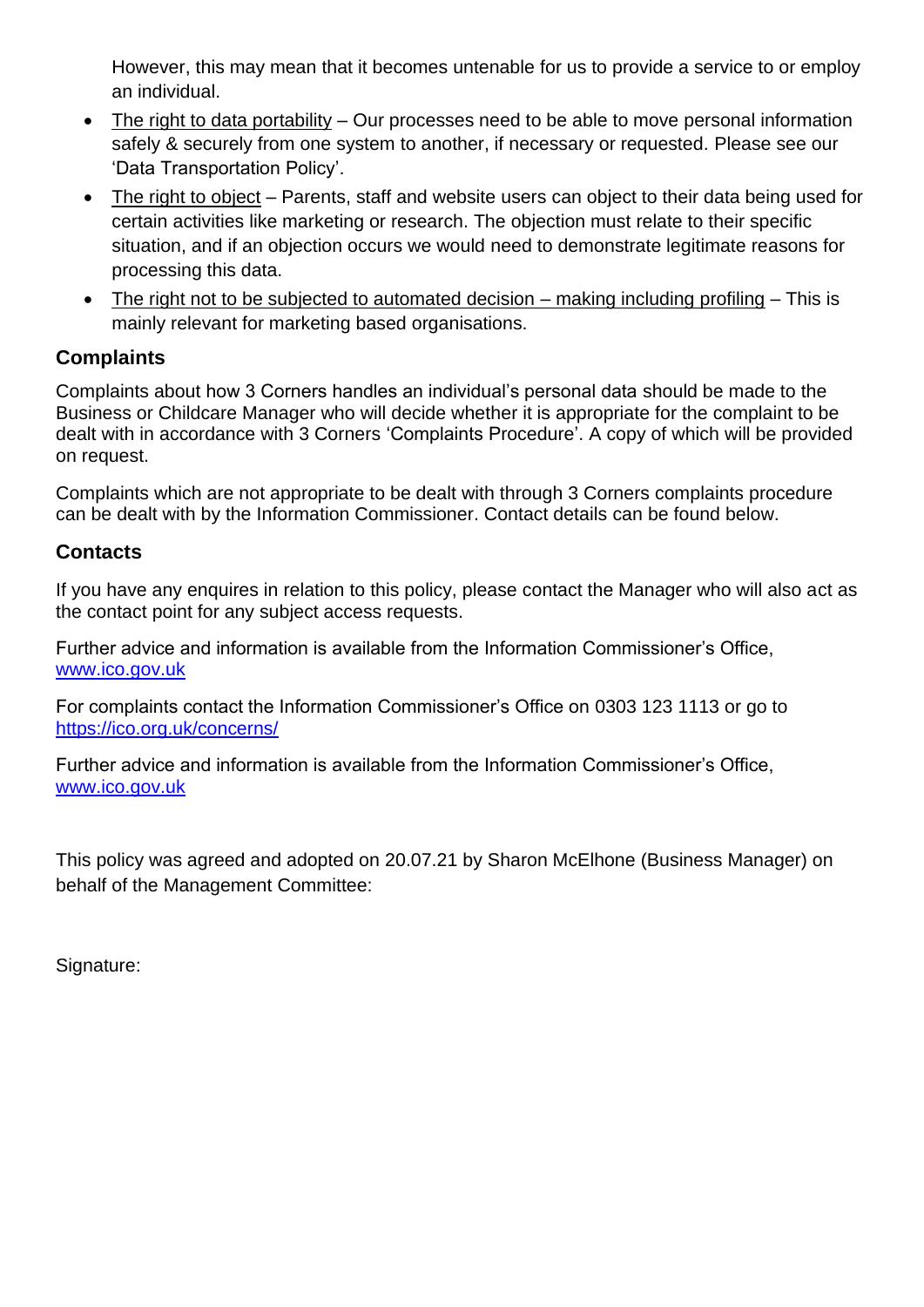# **APPENDIX A**

| Contracts                                   | Invoice details                                                      |
|---------------------------------------------|----------------------------------------------------------------------|
| Job application forms                       | <b>Registration forms</b>                                            |
| Supervisions, development plans, appraisals | Child protection meeting minutes including<br>Safeguarding referrals |
| DBS & EY2 records                           | Register of attendance                                               |
| Emergency contact info                      | <b>HC Booking forms</b>                                              |
| References                                  | <b>Early Education Funding forms</b>                                 |
| ID evidence & forms                         | Medical forms/information                                            |
| Interview forms                             | <b>Education &amp; Health Care Plans</b>                             |
| Induction records                           | <b>Accident forms</b>                                                |
| Records of allegations                      | Incident reports                                                     |
| Signing in records                          | Chronologies                                                         |
| <b>Qualifications/Certificates</b>          | Expression of interest forms                                         |
| Disciplinary and grievance records          | Learning journeys & other development records                        |
| Payroll records                             | Birth certs/passports                                                |
| <b>Bank details</b>                         | <b>Referral forms</b>                                                |
| Social media posts                          | Photos                                                               |
| Sickness records                            | <b>SEN</b> information                                               |
| Complaints - log & written                  | <b>Registration forms</b>                                            |
| <b>Health &amp; Safety Records</b>          | Outing & trip info                                                   |
| <b>Risk assessments</b>                     |                                                                      |
| <b>Insurance documents</b>                  |                                                                      |
| <b>Financial information</b>                |                                                                      |
| Website                                     |                                                                      |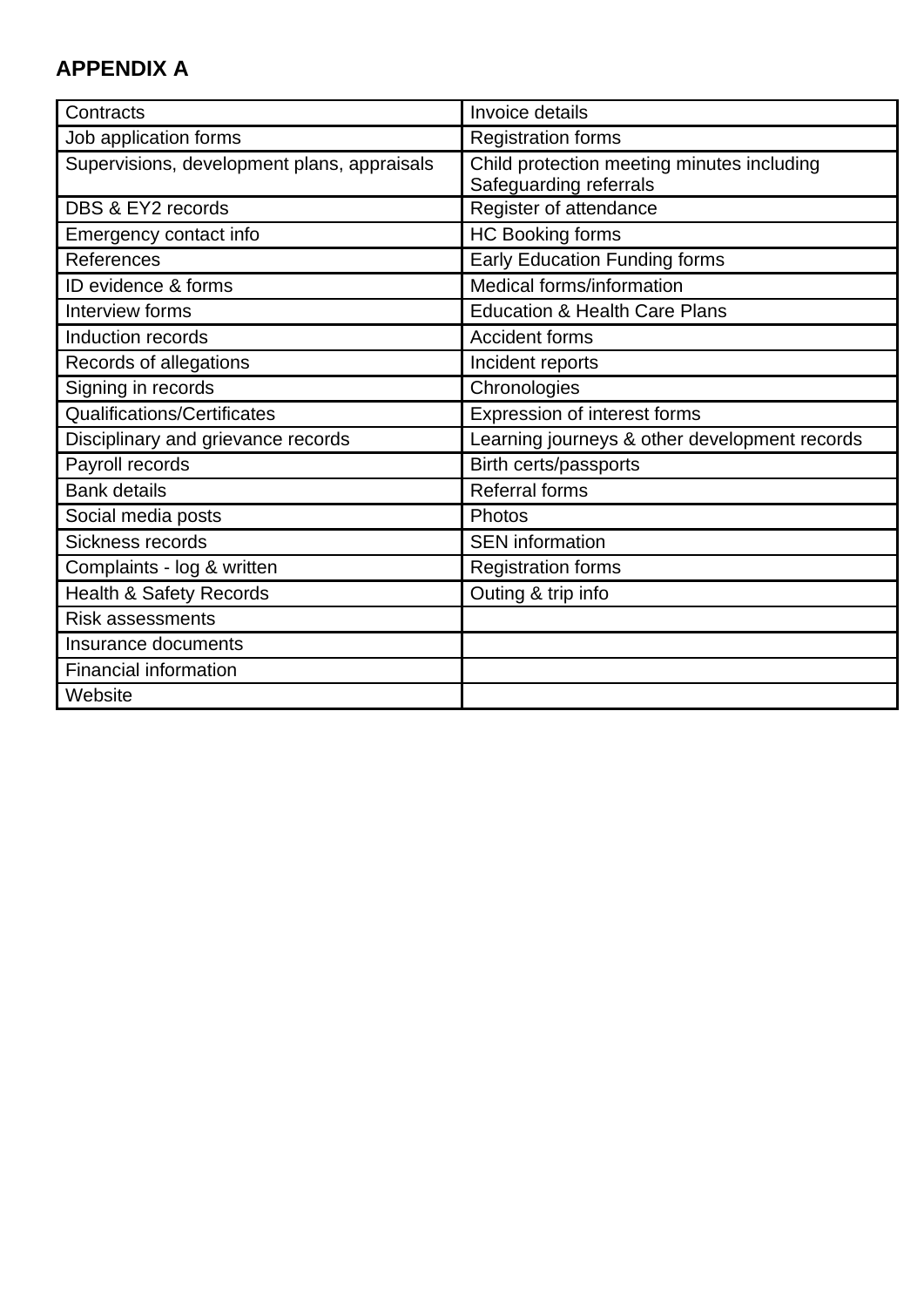## **APPENDIX B**

# **Retention periods for records**

| <b>Children's records</b>                                                                                                       | <b>Retention period</b>                                                                                                                                                                                                                                                                               |
|---------------------------------------------------------------------------------------------------------------------------------|-------------------------------------------------------------------------------------------------------------------------------------------------------------------------------------------------------------------------------------------------------------------------------------------------------|
| Children's records - including<br>registers, medication record books<br>and accident record books pertaining<br>to the children | A reasonable period of time after children have left the provision<br>individual providers should determine how long to retain records<br>relating to individual children.                                                                                                                            |
|                                                                                                                                 | Until the child reaches the age of 21 - or until the child reaches the<br>age of 24 for child protection, SEND records and health care plans.<br>Records in relation to safeguarding concerns will also need to be kept<br>in accordance with the Local Safeguarding Children Board's<br>requirements |
| Records of any reportable death,<br>injury, disease or dangerous<br>occurrence                                                  | 3 years after the date the record was made                                                                                                                                                                                                                                                            |

| <b>Personnel records</b>                                                                             | <b>Retention period</b>                                                                                                                                                                                                                                                                                                                                                                                    |
|------------------------------------------------------------------------------------------------------|------------------------------------------------------------------------------------------------------------------------------------------------------------------------------------------------------------------------------------------------------------------------------------------------------------------------------------------------------------------------------------------------------------|
| Application forms and interview<br>notes for unsuccessful candidates                                 | 6 months to a year                                                                                                                                                                                                                                                                                                                                                                                         |
| Personnel files and training records<br>(including disciplinary records and<br>working time records) | 6 years after employment ceases                                                                                                                                                                                                                                                                                                                                                                            |
|                                                                                                      | Records of unfounded allegations of a child protection nature must be<br>kept until the person's normal retirement age or 10 years after the<br>date of the allegation; allegations found to be malicious must be<br>removed from personnel files.                                                                                                                                                         |
| DBS check information                                                                                | Original DBS disclosures: a maximum of 6 months                                                                                                                                                                                                                                                                                                                                                            |
|                                                                                                      | Providers must be able to show Ofsted they have kept a record of DBS<br>disclosures and the DBS Code of Practice permits them to retain the<br>following details: the date of issue of the certificate; the name of the<br>subject; the type of certificate requested; the position for which the<br>certificate was requested; the unique reference number; details of the<br>recruitment decision taken. |
| (including)<br>Wage/salary<br>records<br>overtime, bonuses and expenses)                             | 6 years                                                                                                                                                                                                                                                                                                                                                                                                    |
| <b>Statutory Maternity Pay (SMP)</b><br>records                                                      | 3 years after the end of the tax year to which they relate                                                                                                                                                                                                                                                                                                                                                 |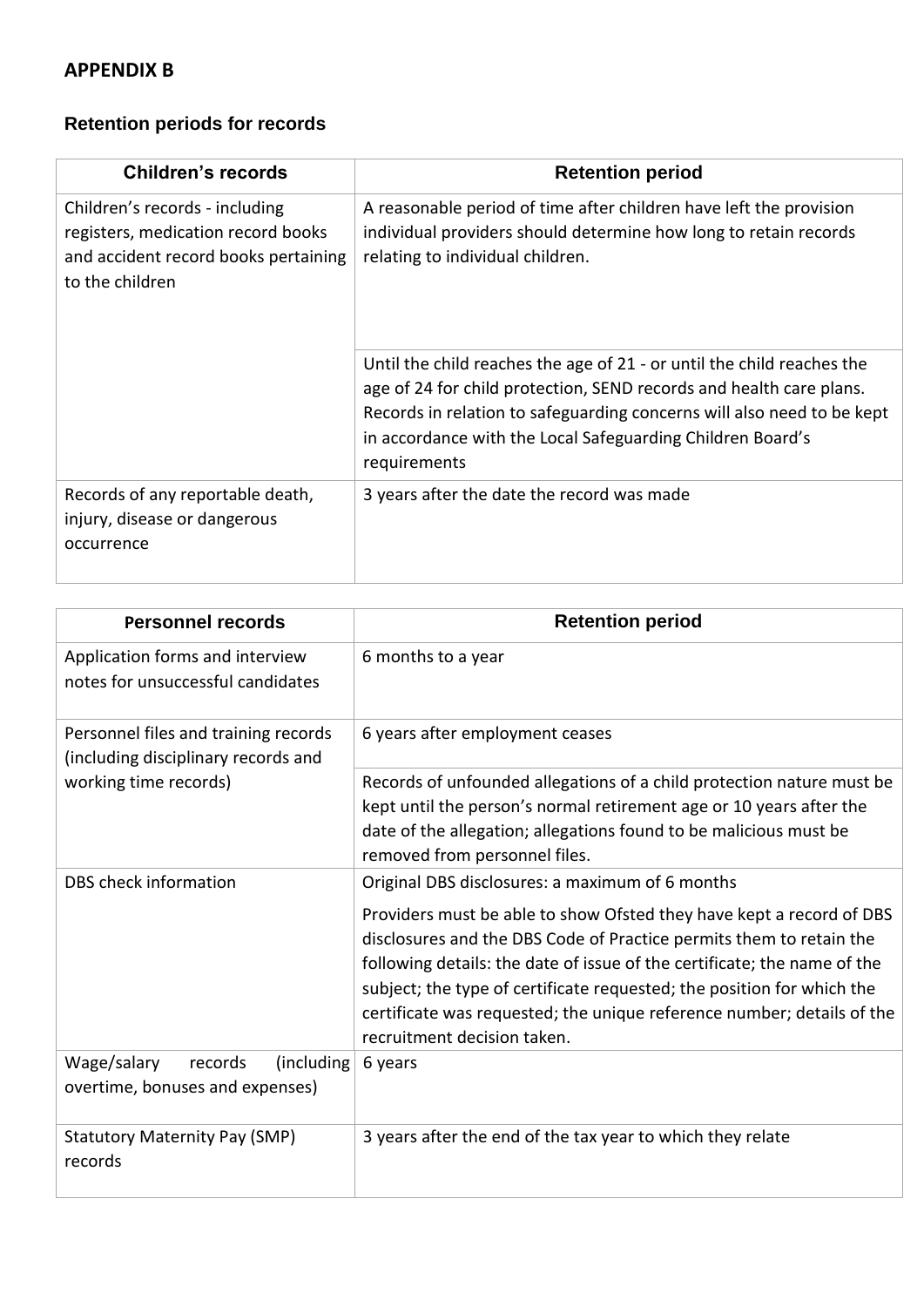| Personnel records (cont)                                                                            | <b>Retention period</b>                                                                                  |
|-----------------------------------------------------------------------------------------------------|----------------------------------------------------------------------------------------------------------|
| Parental leave records                                                                              | 5 years from the birth/adoption of the child or 18 years if the child<br>receives a disability allowance |
| Statutory Sick Pay (SSP) records                                                                    | 6 years after employment ends                                                                            |
| Income tax and National Insurance<br>returns/records                                                | At least 3 years after the end of the tax year to which they relate                                      |
| Redundancy details, calculations of<br>payments, refunds, notification to<br>the Secretary of State | 6 years after employment ends                                                                            |
| National Minimum Wage Records                                                                       | 3 years after the end of the pay reference period following the one<br>that the records cover            |
| Pensions scheme and member<br>records                                                               | 6 years from the automatic enrolment staging date                                                        |
|                                                                                                     | 12 years from the ending of any benefit payable under the policy                                         |

| Records of any reportable death,<br>injury, disease or dangerous<br>occurrence                                                   | 3 years after the date the record was made                                                                               |
|----------------------------------------------------------------------------------------------------------------------------------|--------------------------------------------------------------------------------------------------------------------------|
| Accident/medical records as                                                                                                      | 40 years from the date of the last entry                                                                                 |
| specified by the Control of                                                                                                      |                                                                                                                          |
| Substances Hazardous to                                                                                                          |                                                                                                                          |
| <b>Health Regulations (COSHH)</b>                                                                                                |                                                                                                                          |
| Assessments under Health and<br>Safety Regulations and records of<br>consultations with safety<br>representatives and committees | Permanently                                                                                                              |
|                                                                                                                                  | For the life of the assessment plus 3 years                                                                              |
| <b>Financial records</b>                                                                                                         | <b>Retention period</b>                                                                                                  |
| Accounting records (e.g. cash books,<br>invoices, receipts)                                                                      | 3 years from the end of the financial year for private and charitable<br>companies, 6 years for public limited companies |
|                                                                                                                                  | 6 years for charities                                                                                                    |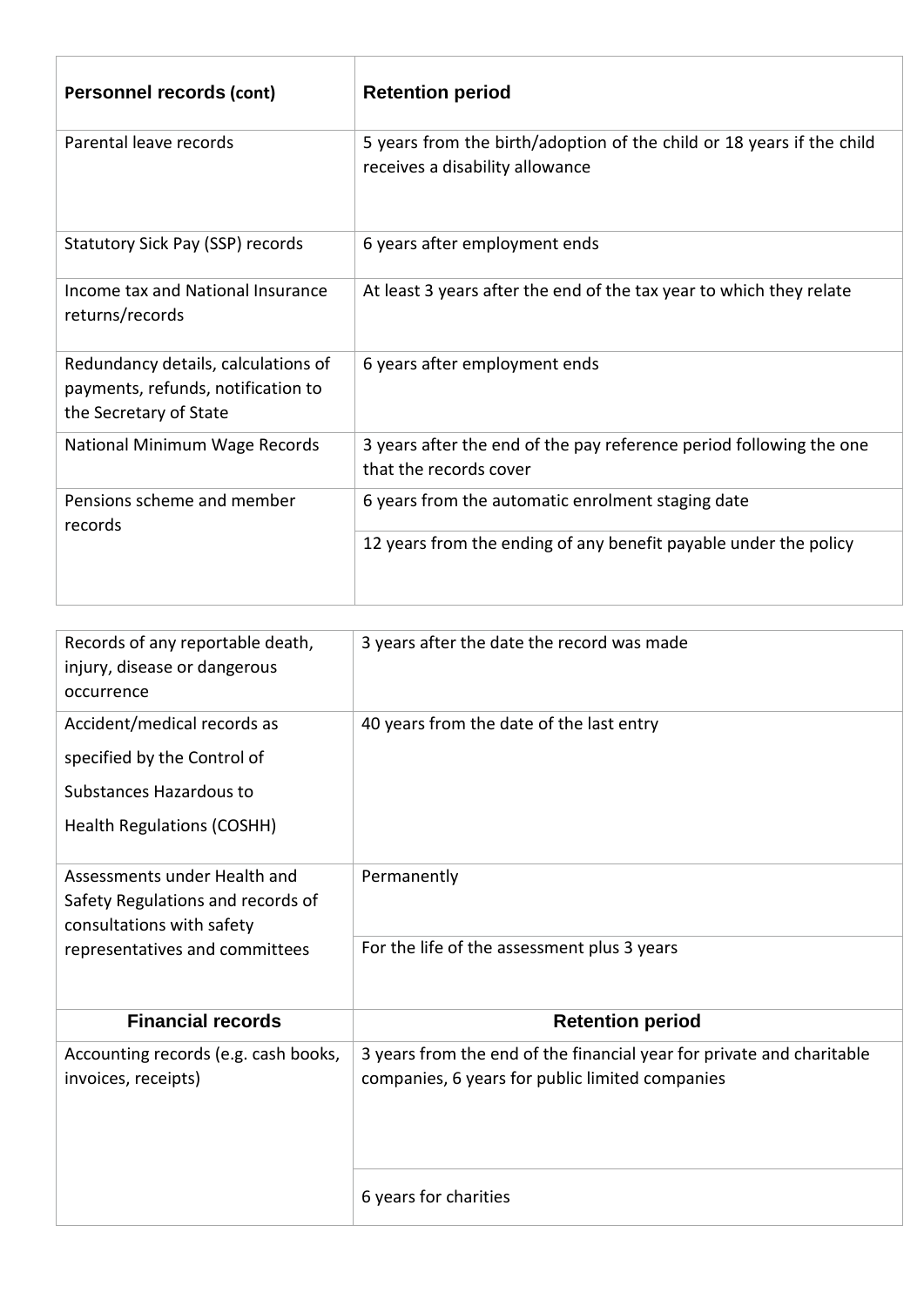| <b>Administration records</b>             | <b>Retention period</b>                                                                    |
|-------------------------------------------|--------------------------------------------------------------------------------------------|
| Employers' liability insurance<br>records | For as long as possible                                                                    |
| Visitors books/signing in sheets          | The current year plus 6 years                                                              |
| Policy documents                          | For the life of the policy/setting plus 3 years                                            |
| Complaints                                | At least 6 years after the date of resolution of the complaint                             |
| Minutes/minute books                      | At least 10 years from the date of the meeting for companies                               |
|                                           | At least 6 years from the date of the meeting for Charitable<br>Incorporated Organisations |
|                                           | Permanently                                                                                |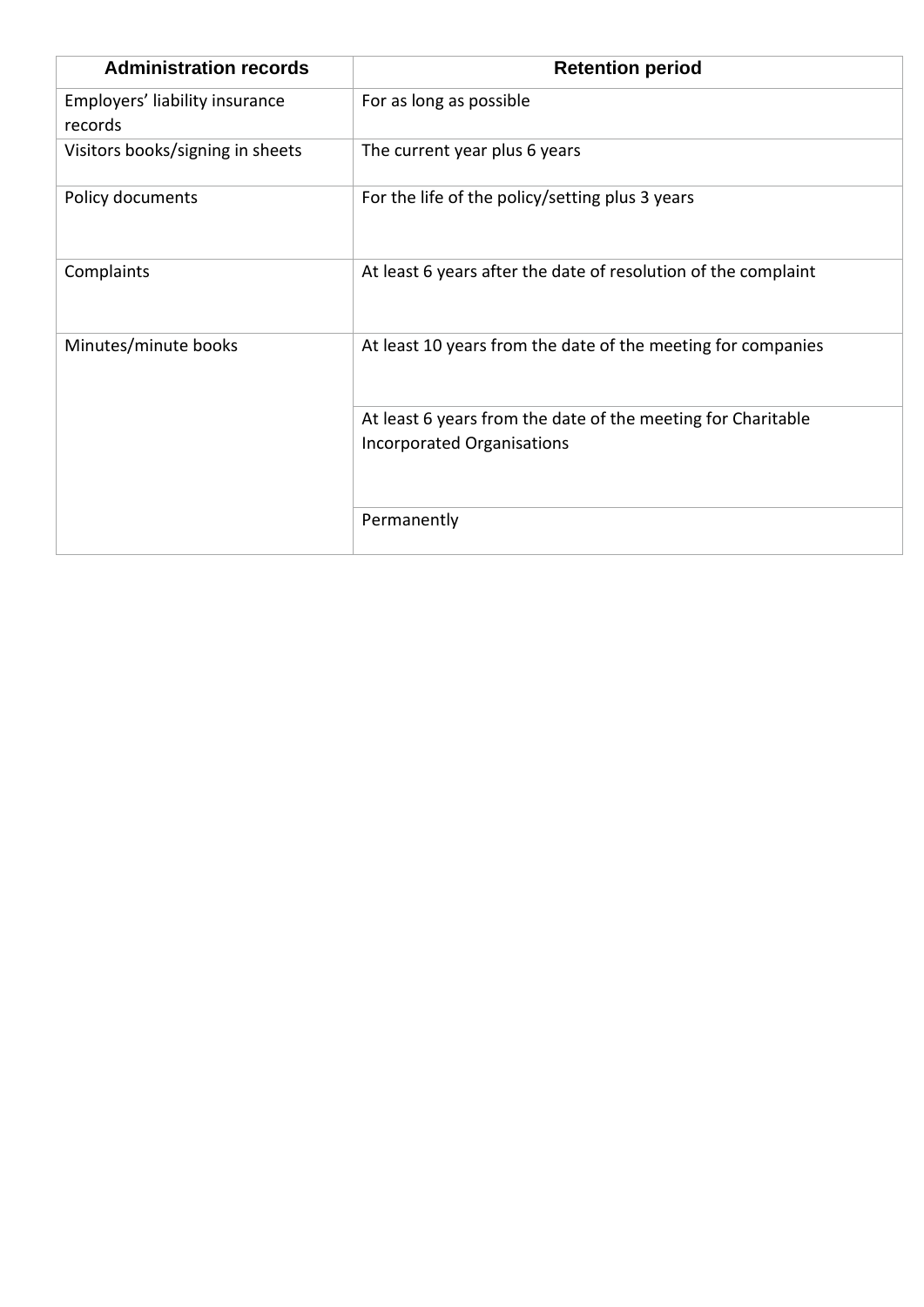# **3 Corners Privacy Notice for Parents**

### **IMPORTANT: Please acknowledge that you have read this Privacy Notice and that you give permission for us to contact you regarding relevant matters by replying to this email at the earliest opportunity.**

In accordance with recent changes to the law we are updating our Data Protection Policies and Procedures. We are sending you this notice to inform you how we handle your personal data.

Here at 3 Corners we take your privacy seriously and only use your personal information to provide tailored care for each child that attends our setting and to communicate with parents and manage parent accounts.

We collect only the following types of data, as is required to fulfil our statutory, legal and contractual obligations:

- Records relating to your child's development, as required by Ofsted and the EYFS
- Personal details required by the Local Authority for funding purposes
- Contractual details including attendance registers and fees information
- Emergency details including your contact details and records of your child's health and care needs
- Safeguarding and child protection records as required by law
- Any records required to support your child, such as information from other agencies
- Where we use photographs in the setting, on our website, Facebook page or for advertising, parents will have given their explicit permission to do so on our Registration Form and may withdraw consent to do so at any time

We ensure the security of your personal information by keeping paper records in an office that is accessible only to staff members during working hours and locked at night. Electronic records are kept securely on computers protected by password and accessible only to staff. We also have procedures in place where personal information may be transported between sites. Please see our 'Transportation of Personal Data Policy', available on our website 3cornerstriangle.com

Data is shared internally, on a' need to know basis' and with third parties, only where we are contractually, legally or statutorily obliged to do so or where parents have given explicit consent. Parents have the right to withdraw this consent at any time.

You have the right to ask to see the data that we have about yourself or your child and to ask for any errors to be corrected. We will respond to all such requests within one month. Please see our 'Subject Access Request Procedure', available on our website 3cornerstriangle.com

You can also ask for the data to be deleted, but note that:

- We will not be able to continue to care for your child if we do not have sufficient information about them
- Even after your child has left our care, we have a statutory duty to retain some types of data for specific periods of time, so cannot delete everything immediately. For retention periods,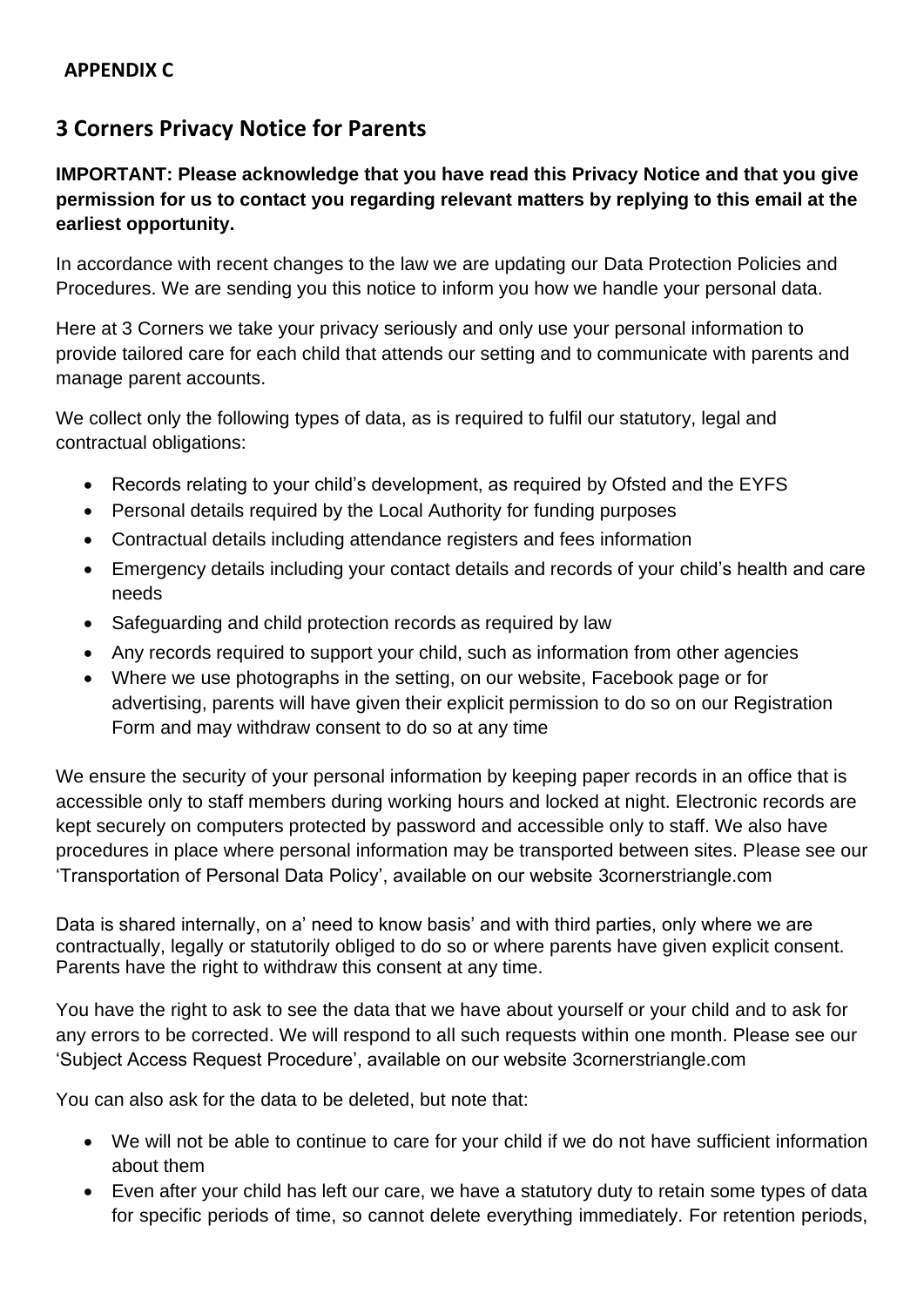please see our Data Protection Policy, which can be accessed on our website 3cornerstriangle.com

When retention periods have expired we will ensure that your data is securely disposed of in a timely manner either by shredding, burning or secure deletion of electronic data.

### **Complaints**

If you have a complaint about how we have kept your information secure, or how we have responded to a request to access, update or erase data, you can refer us to the Information Commissioner's Office (ICO) on 0303 123 1113 or go to<https://ico.org.uk/concerns/>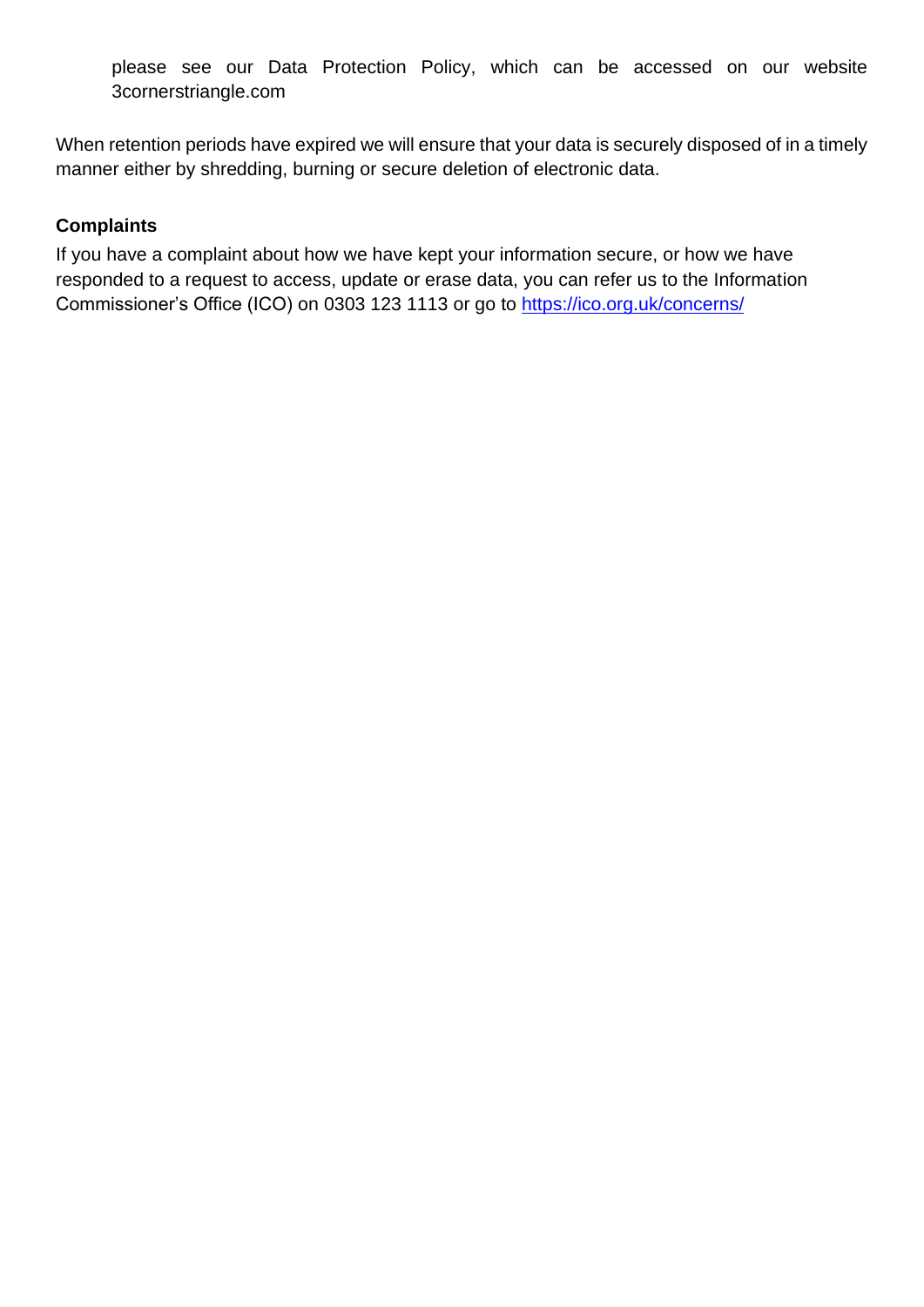# **3 Corners Privacy Notice for Employees**

### **IMPORTANT: Please acknowledge that you have read this Privacy Notice by replying to this email at the earliest opportunity.**

In accordance with recent changes to the law we are updating our Data Protection Policies and Procedures, which you can access, in full, on our website. We are sending you this notice to inform you how we handle your personal data.

Here at 3 Corners we take your privacy seriously and only use your personal information to recruit, retain, manage and pay our employees.

We collect only the following types of data, as is required to fulfil our statutory, legal and contractual obligations as an employer:

- Your contact details, including the emergency contact information of your next of kin. You are responsible for obtaining their permission to provide us with this information. You may also wish to inform them of our data protection practises.
- In order to process payroll and pension contributions we hold your DOB; national insurance number; income and bank details. We also hold payroll records in accordance with our legal obligations.
- Identity checking information including passport, driver's license, birth certificate and other acceptable forms of verification of address. Where possible, these documents are checked, only the relevant information recorded and returned on the spot or otherwise stored securely and returned later the same day. Where the relevant forms are submitted, via email, to the relevant agency for DBS/safeguarding checks the forms are shredded. The emails are deleted once the DBS check is complete.
- Personnel records including application form; a record of your qualifications; sickness absence records; records of professional supervision; disciplinary and grievance records.
- We may use your photograph on our website, Facebook page or for advertising. We will seek your explicit consent to do so which you may withdraw at any time.

We ensure the security of your personal information by keeping paper records in a locked file. Electronic records are kept securely, accessible only to the Childcare and Business Manager. We also have procedures in place where personal information may be transported between sites. Please see our 'Transportation of Personal Data Policy', available on our website 3cornerstriangle.com

Data is shared internally, on a' need to know basis' and with third parties, only where we are contractually, legally or statutorily obliged to do so or where you have given explicit consent. You have the right to withdraw your consent at any time.

You have the right to ask to see the data that we have about you and to ask for any errors to be corrected. We will respond to all such requests within one month. Please see our 'Subject Access Request Procedure', available on our website 3cornerstriangle.com

You can also ask for the data to be deleted, but note that: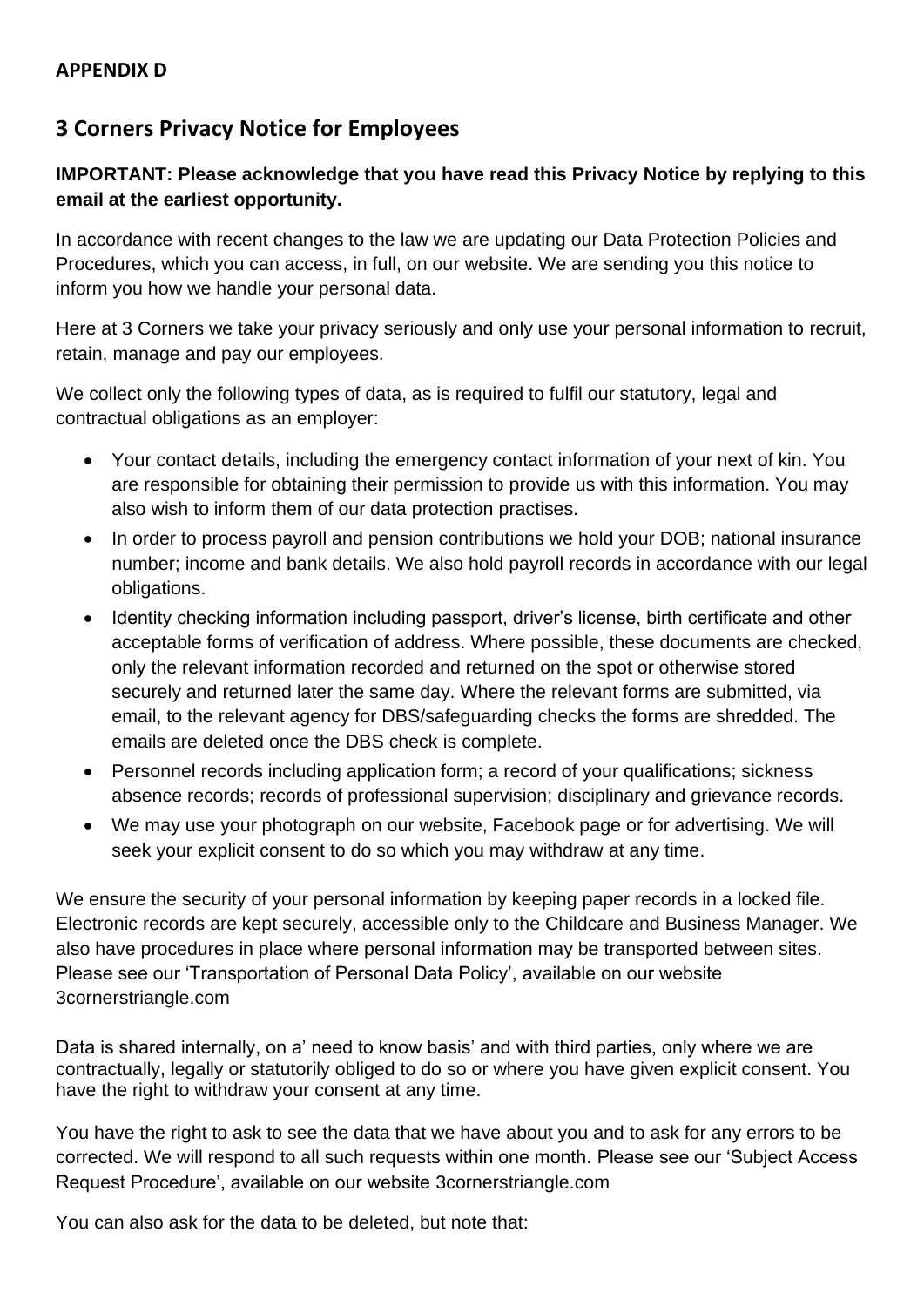- We may be unable to fulfil our statutory and contractual obligations as your employer, if we do not have sufficient information.
- Even after you have left our employment, we have a statutory duty to retain some types of data for specific periods of time, so cannot delete everything immediately. For retention periods, please see our Data Protection Policy, which can be accessed on our website 3cornerstriangle.com

When retention periods have expired we will ensure that your data is securely disposed of in a timely manner either by shredding, burning or secure deletion of electronic data.

### **Complaints**

If you have a complaint about how we have kept your information secure, or how we have responded to a request to access, update or erase data, you can refer us to the Information Commissioner's Office (ICO), with whom we are registered, on 0303 123 1113 or go to <https://ico.org.uk/concerns/>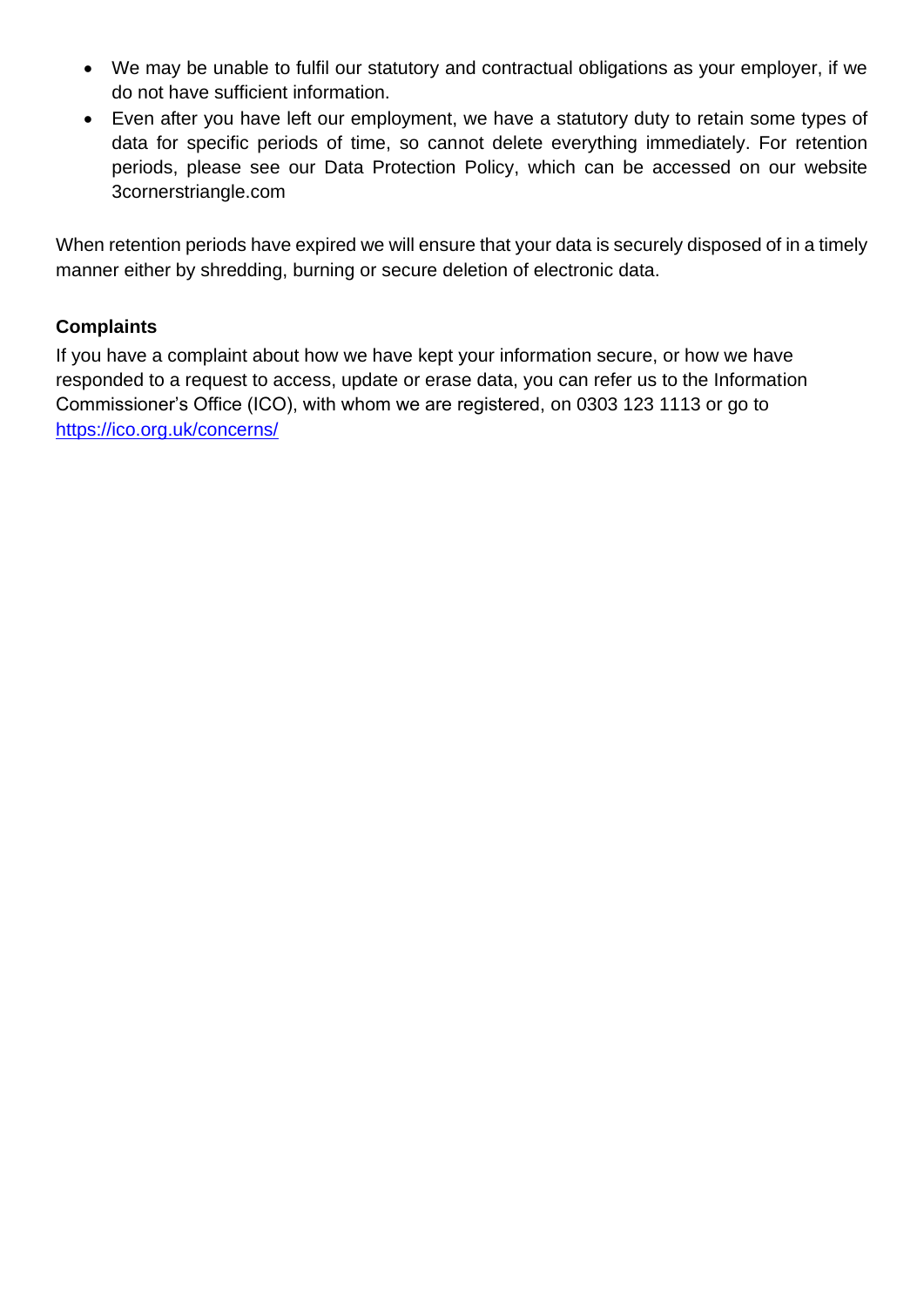# **3 Corners Privacy Notice for Management Committee Members**

### **IMPORTANT: Please acknowledge that you have read this Privacy Notice by replying to this email at the earliest opportunity.**

In accordance with recent changes to the law we are updating our Data Protection Policies and Procedures, which you can access, in full, on our website. We are sending you this notice to inform you how we handle your personal data.

Here at 3 Corners we take your privacy seriously and only use your personal information to fulfil our statutory obligations as a charity and in relation to safeguarding.

We process only the following types of data, as is required to fulfil these obligations:

- Your contact details and your DOB
- Identity checking information including passport, driver's license, birth certificate and other acceptable forms of verification of address. Where possible, these documents are checked, only the relevant information recorded and returned on the spot or otherwise stored securely and returned later the same day. Once the relevant forms are submitted, via email, to Ofsted for DBS/safeguarding checks the forms are deleted. The emails are deleted once the DBS check is complete.
- We may use your name and photograph on our website, Facebook page or for advertising. We will seek your explicit consent to do so which you may withdraw at any time.

We ensure the security of your personal information by keeping paper records in an office that is accessible only to staff members during working hours and locked at night. Electronic records are kept securely, accessible only to the Childcare and Business Manager. We also have procedures in place where personal information may be transported between sites. Please see our 'Transportation of Personal Data Policy', available on our website 3cornerstriangle.com

Data is shared internally, on a' need to know basis' and with third parties, only where we are contractually, legally or statutorily obliged to do so or where you have given explicit consent. You have the right to withdraw your consent at any time.

You have the right to ask to see the data that we have about you and to ask for any errors to be corrected. We will respond to all such requests within one month. Please see our 'Subject Access Request Procedure', available on our website 3cornerstriangle.com

You can also ask for the data to be deleted, but note that:

- We may be unable to fulfil our statutory obligations if we do not have sufficient information.
- Even after you have left our management committee, we have a statutory duty to retain some types of data for specific periods of time, so cannot delete everything immediately. For retention periods, please see our Data Protection Policy, which can be accessed on our website 3cornerstriangle.com

When retention periods have expired we will ensure that your data is securely disposed of in a timely manner either by shredding, burning or secure deletion of electronic data.